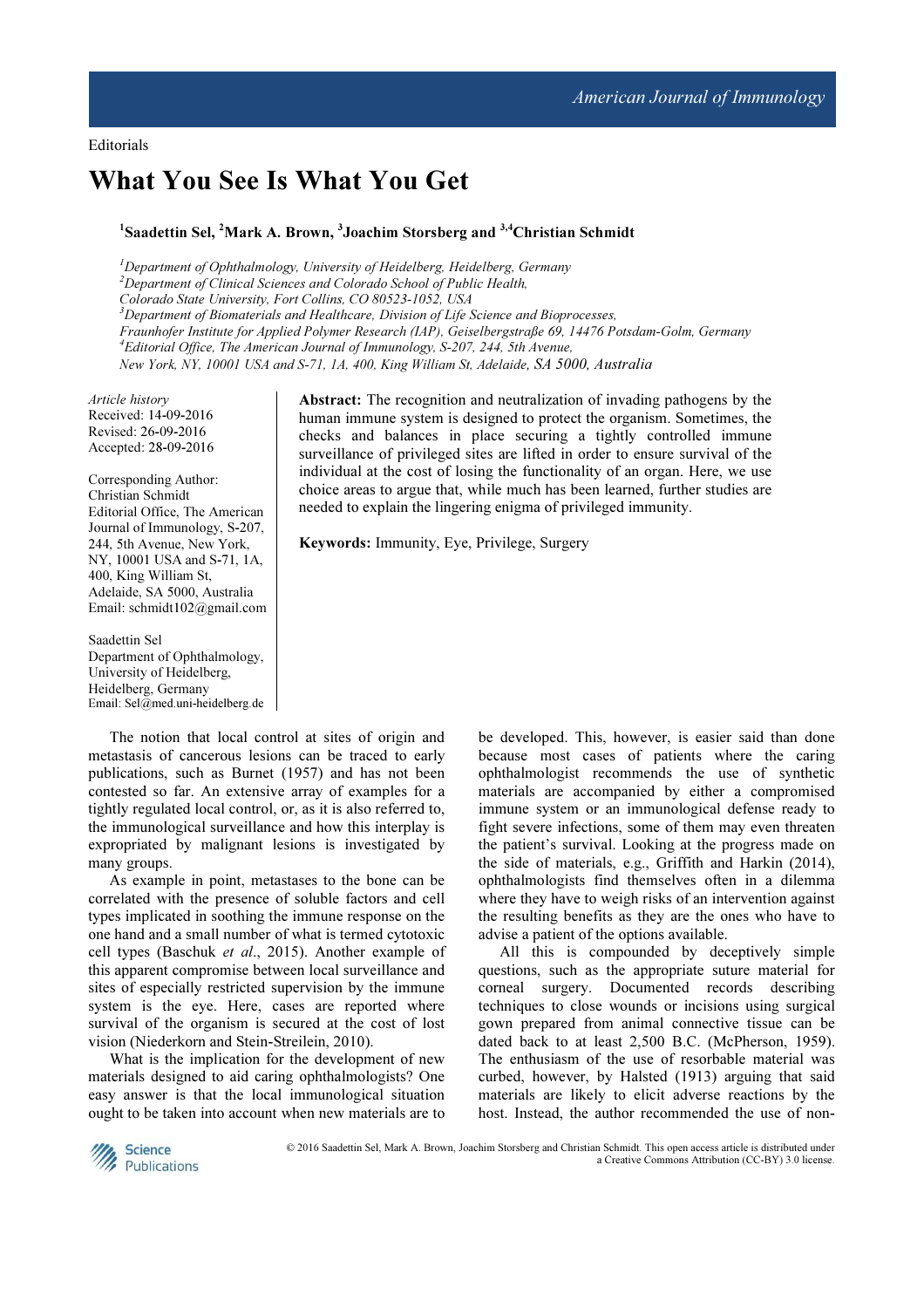resorbable ligatures or sutures, such as silk-based materials (Halsted, 1913). The enthusiasm associated with the use of non-absorbable suture materials was dampened by observations from Salthouse and Matlaga (1975). The authors observed an apparently pathological cellular enzyme activity and presence of bone marrow originating macrophages at rat gluteal muscle implant sites where nonabsorbable materials, such as polyester, polypropylene and silk, were used. Furthermore, all materials used were encapsulated at day 21 (Salthouse and Matlaga, 1975).

Later investigators used Halsted's (1913) critique on absorbable suture materials to establish a study object to investigate the pathologic phenomenon. Using rabbits as a model organism, Salthouse et al. (1970) reported two phases in enzyme activity as absorbable material is degraded in corneal suture sites: Alkaline phosphatase in an early phase (3 to 14 days) with polymorphonuclear leucocytes present adjacent to the suture-tissue interface and a later phase with a marked acidic phosphatase activity (14 to 21 days) with round monocytes and keratinocytes present adjacent to the suture-tissue interface. Salthouse (1976) attributed the apparent alkaline phosphatase to an activity associated with keratinocytes and the observed acidic phosphatase to the activity of monocytes.

The notion that irritation of the cornea results in the appearance of capillaries and lymphatics, which may undergo atrophy, e.g., Lightbody (1867), is, so far, not contested in the literature. It must be noted that there appears to be no consensus in the literature when it comes to the issue of corneal vascularity, encompassing blood and lymphatic systems. As a result of examining healthy corneas from mammals and birds, the author described nucleated cells, resembling granular white blood cells, "occurring along one or both sides of the capillaries" (Lightbody, 1867). Notably, these cells were found to be "crowded and rounded towards the cornea [and] scattered towards the sclera" (Lightbody, 1867).

Studies of restricted corneal burns in rabbits revealed that lesions at a distance greater than a critical radius  $(r >$ 4.2 mm) from the limbus to the center of the cornea failed to yield a visible vascularization. Injuries inside the circular segment  $(r < 4.2$  mm) from the limbus to the center of the cornea resulted in vessels growing from the limbus nearest to the trauma in the form of an isosceles triangle (Campbell and Michaelson, 1949). These studies would strongly suggest that either a removal of a repression or a de-novo synthesis of a secreted factor may be at the center of an injury-induced vascularization of rabbit corneas.

Later studies revealed that there is a VEGF "trap" in the mouse cornea (see below), based on genetic studies revealing that 2 out of 24 patients suffering from sporadic aniridia (Nelson et al., 1984) displayed mutations in the human homolog of the murine Pax-6

locus, both affecting protein function (Jordan et al., 1992). The subsequently generated mouse model (Ramaesh et al., 2006) was then used to investigate the abnormal vascularization of the cornea of Pax-6 heterozygous deficient (Pax-6+/-) mice by Ambati *et al.* (2006). The authors traced this phenomenon to the absence of the endogenous VEGF-1 "trap", namely absence of the soluble form of the VRGF-1 receptor (sFLT-1; Ambati et al., 2006; Kendall et al., 1996). Significantly, the authors could confirm these observations using immunohistochemistry on a cornea of a patient with aniridia-associated vascularization (Figure 4D in Ambati et al. (2006)). Further support for this notion of suppression of angiogenesis in mouse models comes from Cursiefen et al. (2006a) where the surface of murine corneal epithelium is found to be decorated with non-vascular VEGF receptor 3 and linked to a suppression of inflammation-elicited corneal angiogenesis. Taken together, it appears that there may be another complex regulation network involved in the suppression of corneal angiogenesis in the murine cornea.

As justly pointed out by Cursiefen et al. (2006a) and Ambati et al. (2006), any generalization of their findings, in terms of including but not limited to the redundant regulation of vascularization, the immunological privilege of the cornea and the extrapolation to other species beyond their models tested, ought to be supported by formal experimental evidence. Whilst this should not and cannot be construed as an invalidity of murine models of certain maladies for basic immunological science, "[...] there is a serious problem, which is that virtually none of the advances in basic immunology [...] have been incorporated into standard medical practice [...]" (Davis, 2008). Credence to Davis' concern is provided by Seok et al. (2013) where the response of mice and humans to acute inflammatory stimuli cannot be correlated. In this context, one is forced to acknowledge that, say, extrapolations from studies of mouse corneas to the immunological privilege of the cornea (p. 996 in Ambati et al. (2006)) or results from corneal angiogenesis induced by acute inflammatory stimuli (Figure 5 in Cursiefen et al. (2006a)) may have been entirely appropriate at the time but, in light of newly published evidence, represent areas where additional research is needed to solidify the experimental support for such general statements.

Aside from the above-discussed evidence, the issue of corneal avascularityalbeit in a different model organism, Chakravarti et al. (2004) provided support for the notion that murine corneal keratinocytes of the stroma may assume functions of monocytes-derived macrophages, based on microarray studies of cultured stromal cells. While far from formal proof that keratinocytes may commit to a monocyte-lineage development, this suggestion ties in nicely with a report suggesting that inflammation-elicited lymphangiogenesis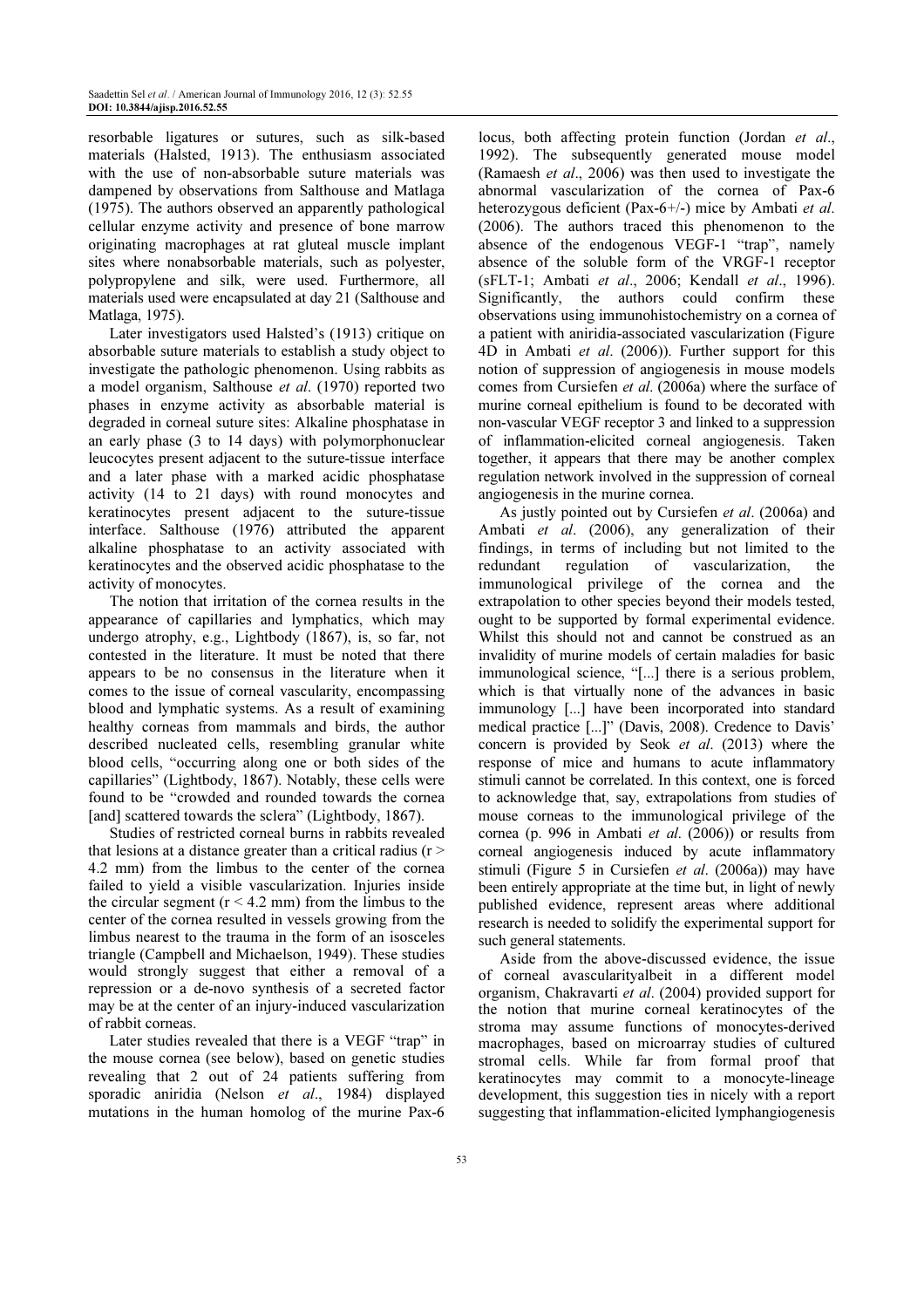in mouse corneal transplantation assays derives from innate immunity CD11b+CD11c-macrophages (Maruyama et al., 2005). These macrophages then play an active role in establishing the lymphatic vasculature by functional de-novo surface decoration with LYVE-1 and forming the onsets of vascular sheaths (Maruyama et al., 2005). If this is indeed the case and holds true for other organisms than the mouse, this would tie in nicely with the observation that developing human corneas, free from irritation, appear to be free of LYVE-1-positive lymphatic vessels (Cursiefen et al., 2006b). The broader implication of the de-novo surface decoration of innate immune macrophages in the irritated mouse cornea with markers of lymphatic vessels could be, if true for man, that further research efforts may shed light onto the cell biology of the lingering enigma of corneal vascularization in response to irritation.

### Acknowledgement

Joachim Storsberg and Christian Schmidt gratefully acknowledge support from the Fraunhofer Lighthouse Project Theranostic Implants. Mark A. Brown received financial support from the Short Memorial Endowment and The National Science Foundation (1060548). The content of this paper is entirely the responsibility of the authors and does not necessarily represent the official views of either The Fraunhofer Society for the advancement of applied research or The National Science Foundation.

#### Author's Contributions

Saadettin Sel, Mark A. Brown and Joachim Storsberg: Provided critical input and assisted in revising and improving the paper.

Christian Schmidt: Wrote the first draft of the paper and provided critical input and assisted in revising and improving the paper.

### **Ethics**

Saadettin Sel, Mark A. Brown, Joachim Storsberg and Christian Schmidt report no conflicts of interest with regard to this report. Mark A. Brown and Christian Schmidt are members of the Editorial Board of The American Journal of Immunology, are waived from the Article Processing fee for this contribution and receive no remuneration for the editorial work, either individually or collectively.

### Other Remarks

Limiting the scope of this paper forced us to select citations; the references chosen are not seen as superior to the references available forcitation. As a result, we, the authors, wholeheartedly apologize to all colleagues whose importantstudies were not cited.

#### References

- Ambati, B.K., M. Nozaki, N. Singh, A. Takeda and P. Jani et al., 2006. Corneal avascularity is due to soluble VEGF receptor-1. Nature, 443: 993-997. DOI: 10.1038/nature05249
- Baschuk, N., J. Rautela and B.S. Parker, 2015. Bone specific immunity and its impact on metastasis. Bonekey Rep., 4: 665-665. DOI: 10.1038/bonekey.2015.32
- Burnet, M., 1957. Cancer-a biological approach. Br. Med. J., 1: 779-786. DOI: 10.1136/bmj.1.5022.779
- Campbell, F.W. and I.C. Michaelson, 1949. Bloodvessel formation in the cornea. Br. J. Ophthalmol., 33: 248-255. DOI: 10.1136/bjo.33.4.248
- Chakravarti, S., F. Wu, N. Vij, L. Roberts and S. Joyce, 2004. Microarray studies reveal macrophage-like function of stromal keratocytes in the cornea. Invest. Ophthalmol. Vis. Sci., 45: 3475-3484. DOI: 10.1167/iovs.04-0343
- Cursiefen, C., L. Chen, M. Saint-Geniez, P. Hamrah, Y. Jin and S. Rashid et al., 2006a. Nonvascular VEGF receptor 3 expression by corneal epithelium maintains avascularity and vision. Proc. Natl. Acad., Sci. USA, 103: 11405-11410. DOI: 10.1073/pnas.0506112103
- Cursiefen, C., C. Rummelt, A. Jünemann, C. Vorwerk and W. Neuhuber et al., 2006b. Absence of blood and lymphatic vessels in the developing human cornea. Cornea, 25: 722-726. DOI: 10.1097/01.ico.0000214230.21238.3d
- Davis, M.M., 2008. A prescription for human immunology. Immunity, 29: 835-838. DOI: 10.1016/j.immuni.2008.12.003
- Griffith, M. and D.G. Harkin, 2014. Recent advances in the design of artificial corneas. Curr. Opin. Ophthalmol., 25: 240-247. DOI: 10.1097/ICU.0000000000000049
- Halsted, W.S., 1913. Ligature and suture material the employment of fine silk in preference to catgut and the advantages of transfixion of tissues and vessels in control of hemorrhage also an account of the introduction of gloves, gutta-percha tissue and silver foil. JAMA, 60: 1119-1126.

DOI: 10.1001/jama.1913.04340150001001

- Jordan, T., I. Hanson, D. Zaletayev, S. Hodgson and J. Prosser et al., 1992. The human PAX6 gene is mutated in two patients with aniridia. Nat. Genet., 1: 328-332. DOI: 10.1038/ng0892-328
- Kendall, R.L., G. Wang and K.A. Thomas, 1996. Identification of a natural soluble form of the vascular endothelial growth factor receptor, FLT-1 and its heterodimerization with KDR. Biochem. Biophys. Res. Commun., 226: 324-328. DOI: 10.1006/bbrc.1996.1355
- Lightbody, W.H., 1867. Observations on the comparative microscopic anatomy of the cornea of vertebrates. J. Anat. Physiol., 1: 15-43.